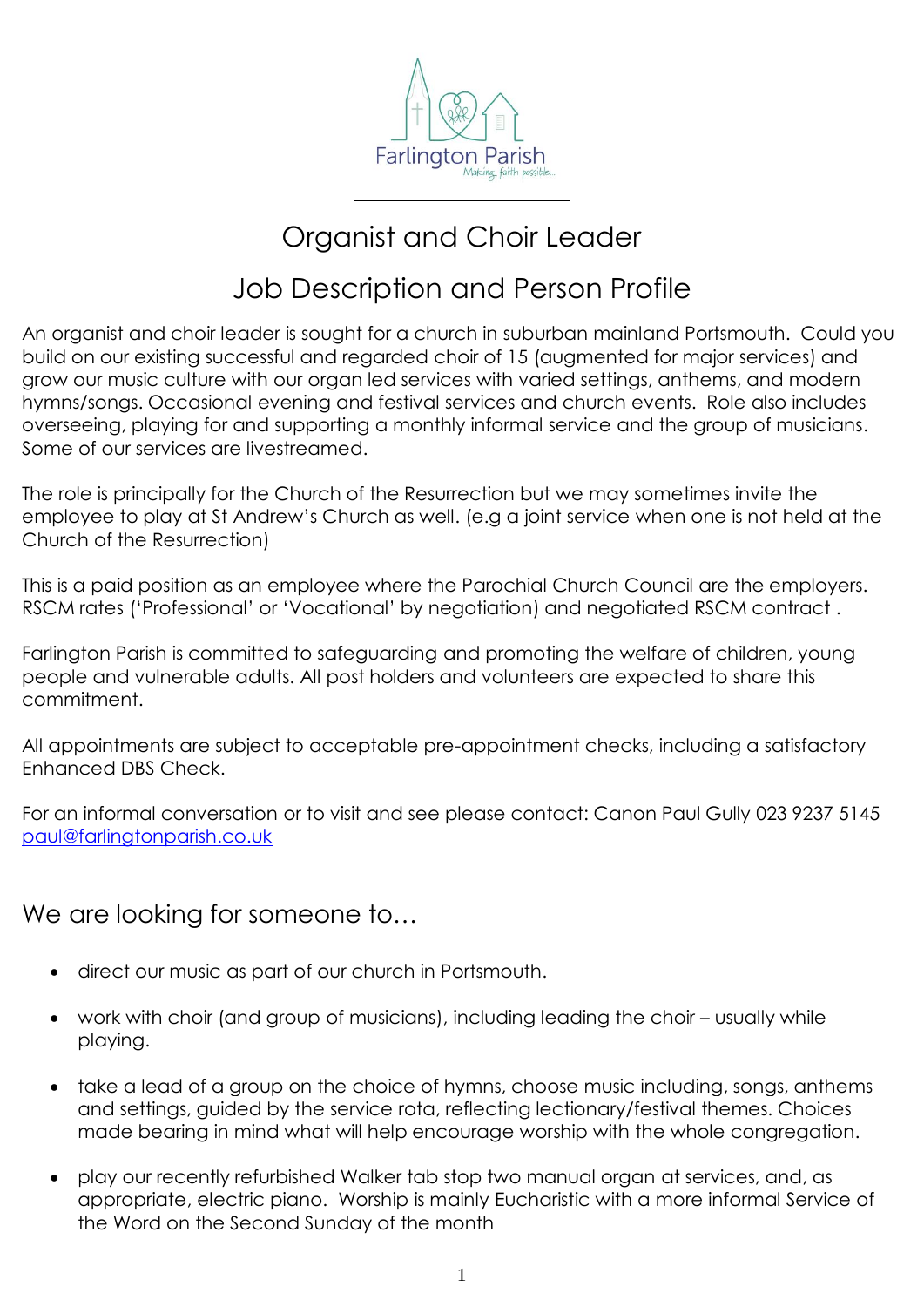- lead, prepare and encourage the choir in hymns, songs, anthems, and responses with a regular weekly practice.
- introduce to the congregation new music, hymns and songs when needed.
- liaise with Ministry Team on music selection for joint services, and arrange a music group practice if necessary. To lead the music for these services.
- keep a record of music for overview and assist the person reporting for CCLI purposes.
- work with choir members, the Rector, and Ministry Team to encourage children and young people
- possibly use organ for teaching the next generation of organists .

### Person Profile

We are looking for someone who wants to come to help us on our journey in music and worship, who will enjoy helping as part of a team, and help us to grow in numbers and depth through our music.

We appreciate that no one person will be able to offer everything:

Essential

#### Someone:

who has the suitable music skills and experience

who can encourage, communicate well and work as part of a team

who can lead, support and mentor other singers/musicians

who understands how music needs to support the worship

who is creative and organised

who will be able to take a caring role of others in the team

#### Desirable

Someone:

who will get enjoyment from the role.

who will enjoy being part of our church congregations and help us grow in depth, impact and numbers.

who is a practising Christian themselves